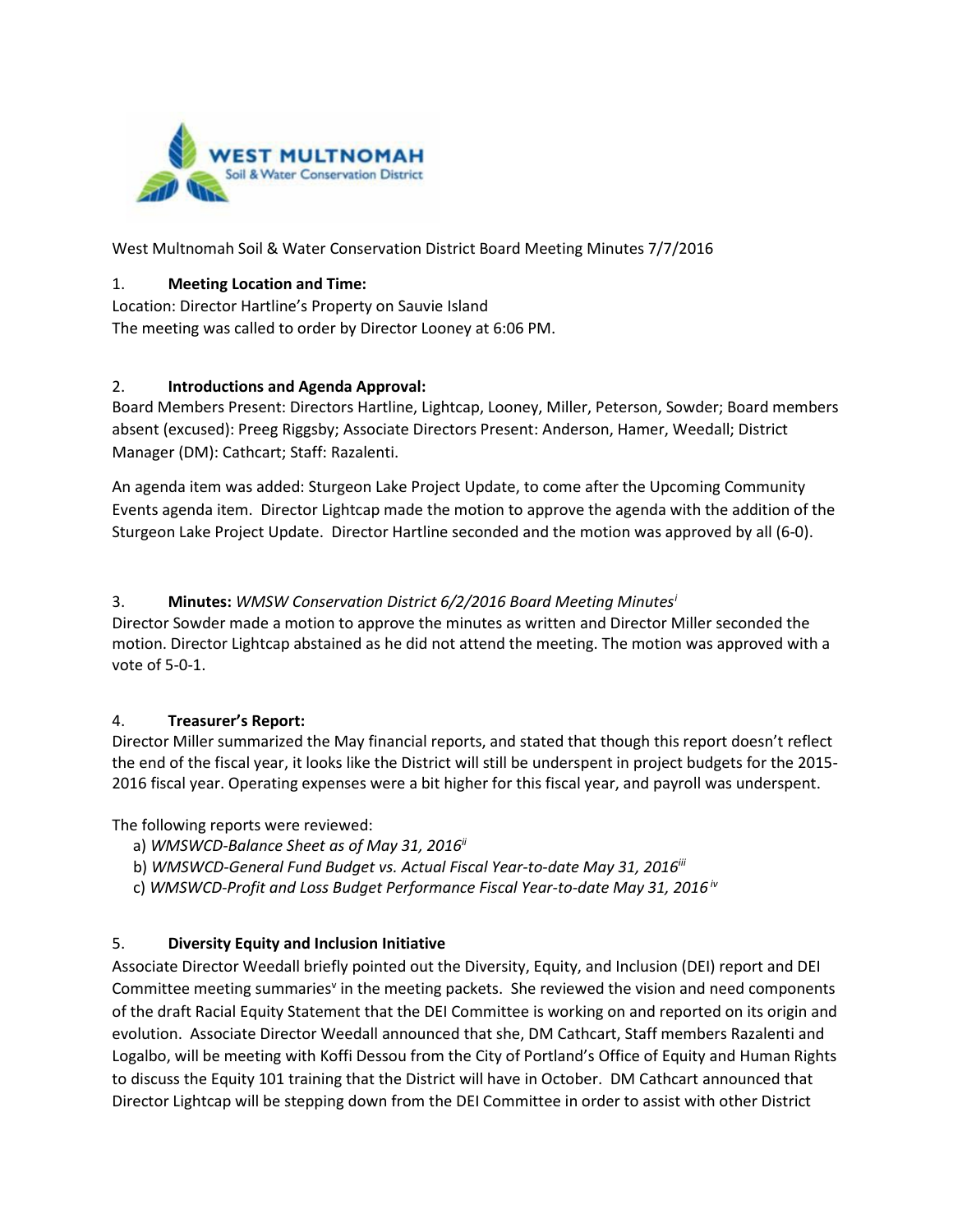projects – specifically the need to assist staff with the review of technical designs for several large wetland restoration projects that the District is involved with -- and that there is a vacancy for another Board member to join. He encouraged Directors to contact himself or Associate Director Weedall if they are interested in serving on the DEI Committee, or if they would like to attend a meeting before committing, the next DEI Committee meeting is on September 9<sup>th</sup> at the District's office from 11:30a-1:30p.

#### 6. **Upcoming Community Events**

Staff member Razalenti announced upcoming community events, and gave information about staff members who are planning on attending, and where the District needed extra support from the Board. Multnomah Days will be taking place on August 20<sup>th</sup> at SW 35<sup>th</sup> and Capitol Highway, booth hours from 9a-4p. Staff members Logalbo and Delepine have expressed interest in tending the booth, and DM Cathcart also plans to attend. Directors are welcome to attend. The Sauvie Island Barn Dance will be taking place July 30<sup>th</sup> at Howell Territorial Park on Sauvie Island, and starts at 4:30p. Staff members Michael Ahr and his wife will be attending, Director Hartline and her partner will also attend, and it is likely that Associate Director Wiley will also attend with his partner. Staff member Razalenti will purchase a table for the District, which seats six, and will follow up with Associate Director Wiley about his attendance. The Skyline Summer Gathering will be taking place August 6 at Plumper Pumpkin Patch & Tree Farm from 12p-5p. Directors Lightcap and Sowder will be attending, and will hand out information given to them by Staff member Ahr, who is unable to attend this year. Tualatin Soil & Water Conservation District Tour & BBQ will take place on September 17<sup>th</sup> at Hoffman Farm, and an official invitation with the time will be coming out in August. Director Lightcap, Associate Directors Anderson and Weedall, are interested in attending. Staff member Razalenti will share the invitation with them when it arrives at the District. Associate Director Hamer announced that he will be attending the next East Multnomah Soil & Water Conservation District Board meeting and asked if there was any questions or information that the District wanted him to share at that meeting. The Directors would like him to touch base with them on what they may be doing in regards to the issue of diversity, equity and inclusion.

#### 7. **Sturgeon Lake Project Updates:**

DM Cathcart gave an update on the status of the Sturgeon Lake project. DM Cathcart has formed an informal non-federal caucus consisting of the non-federal partners providing funds to the project for the purpose of discussing sensitive issues relating to a projected \$3.1 million cost increase for the project. The caucus consists of the District, Multnomah County, Bonneville Power Administration, Oregon Department of Fish & Wildlife, and Oregon Wildlife Heritage Foundation. Nearly \$700,000 of the projected increase is due to the high cost of using an 80-foot full span pre-cast concrete culvert as the structure for the Reeder Road crossing when compared to the cost of using an equivalent bridge. The caucus has recommended that the District request the convening of the Project Coordination Team to discuss these issues with senior management of the US Army Corps of Engineers and the members of the non-federal caucus. Director Lightcap moved that Chair Preeg Riggsby formally request that the Project Coordination Team be convened to discuss these matters with Corps senior management and members of the non-federal caucus. Director Miller seconded the motion and was approved by all (6-0).